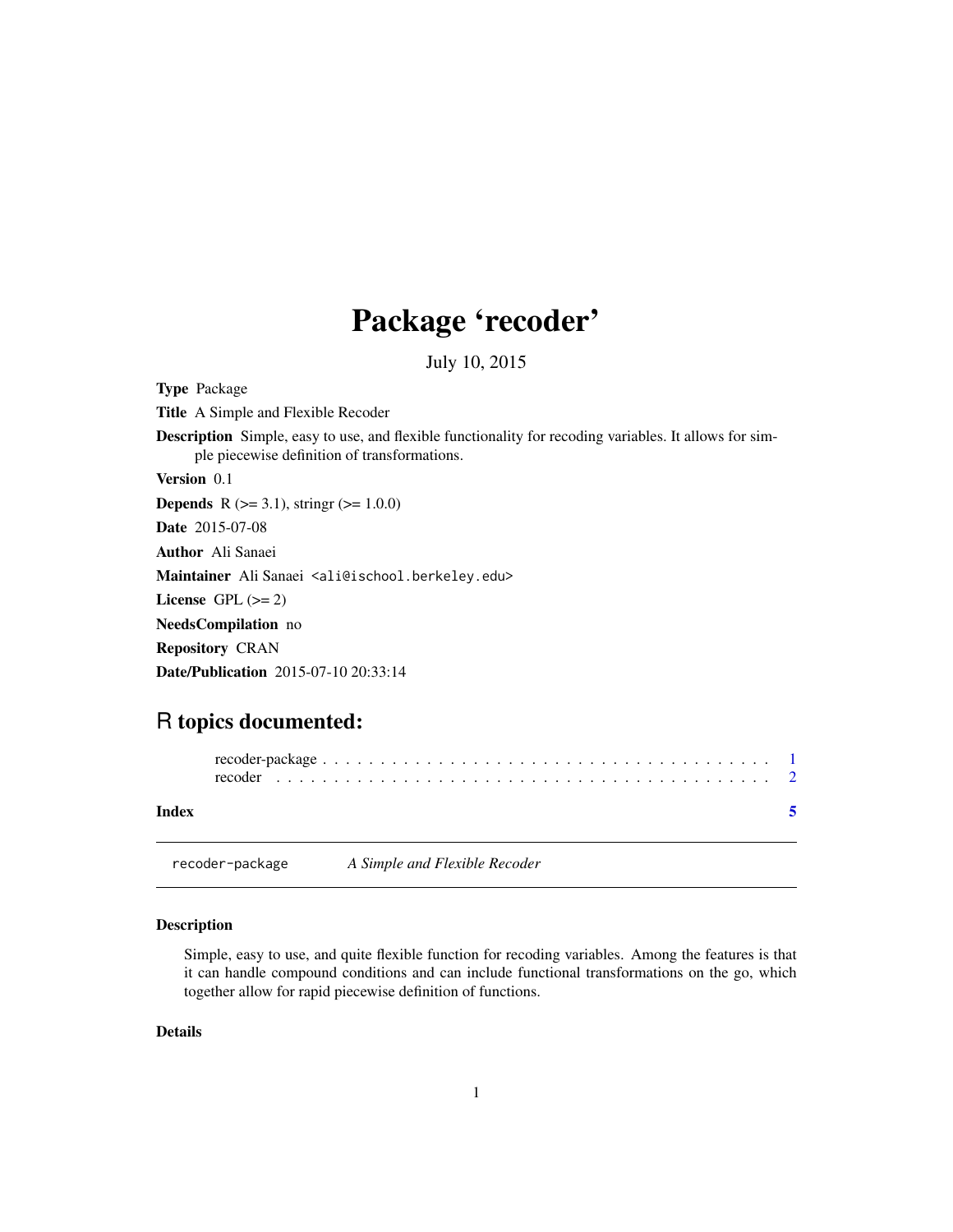<span id="page-1-0"></span>2 a contract to the contract of the contract of the contract of the contract of the contract of the contract of the contract of the contract of the contract of the contract of the contract of the contract of the contract o

| recoder    |
|------------|
| Package    |
| 1.0        |
| 2015-07-08 |
| $GPL (=2)$ |
|            |

# Author(s)

Ali Sanaei

recoder *Simple and Handy Recoder*

# Description

A flexible function for recoding a variable. It can be used for anything from simple explicit recoding to piecewise-defined transformations.

# Usage

```
recoder(var, recode, other = NULL, na = NA, as.what = NULL)
```
# Arguments

| var     | var is a variable (vector) being recoded.                                                                                                                                                 |
|---------|-------------------------------------------------------------------------------------------------------------------------------------------------------------------------------------------|
| recode  | recode contains the instructions for how the recoding is done. Each instruction<br>is in the form of condition: new value and instrunctions must be separated by<br>semicolons $($ ; $).$ |
| other   | When other=NULL, elements that do not satisfy any of the coditions in the in-<br>structions given by recode will by defaul remain unchanger, otherwise they will<br>be changed to other   |
| na      | When na=NULL, NA values will not be changed in the vector, otherwise, they will<br>be changed to na.                                                                                      |
| as.what | if as what is specified, the final vector is forced to be of the given type. For<br>example, it will be made a factor if as what= "factor" is specified.                                  |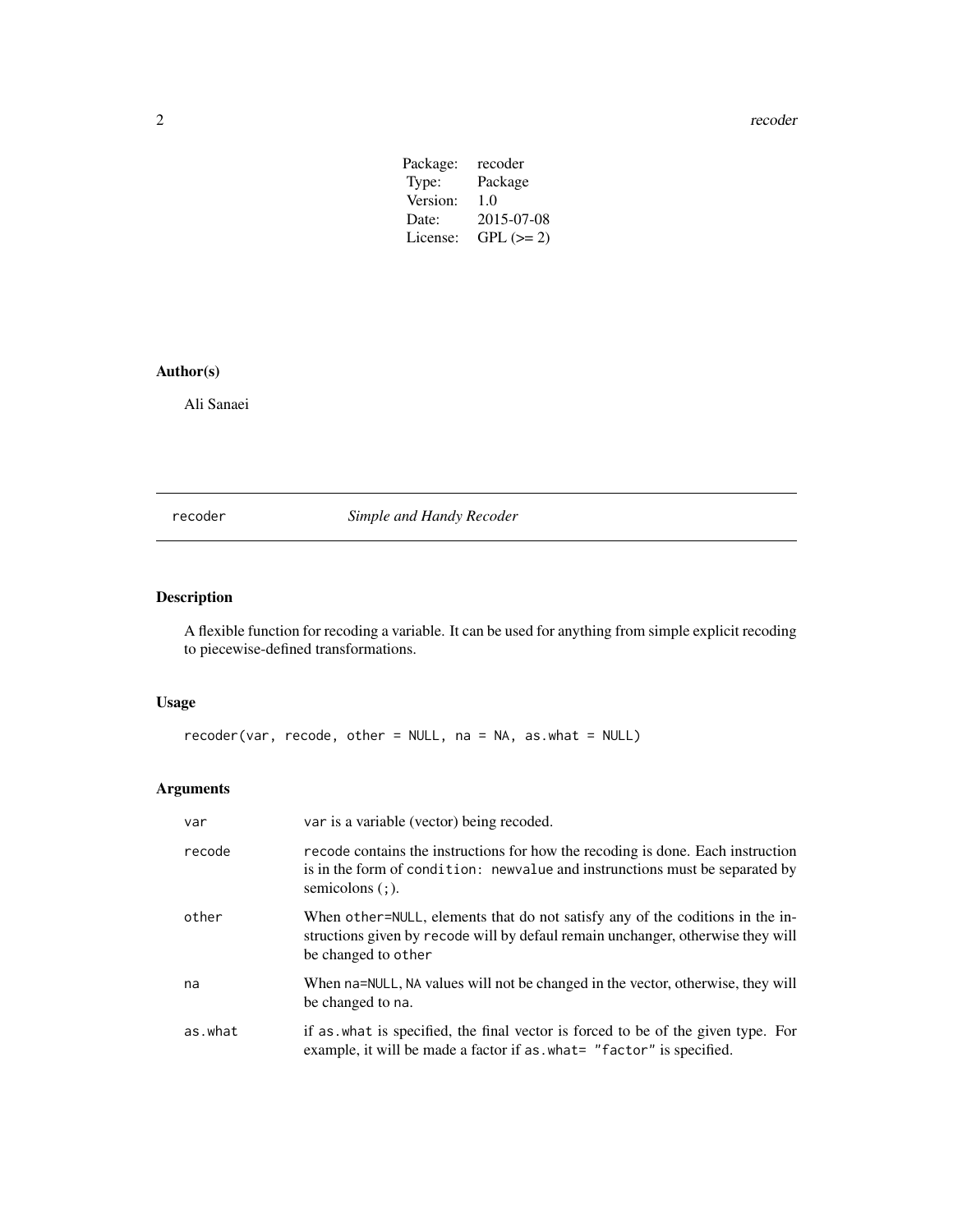#### <span id="page-2-0"></span>recoder 3

#### Details

recode contains the instructions for how the recoding is done. Each instruction is in the form of condition: newvalue and instrunctions must be separated by semicolons  $($ ;  $)$ . E.g.,  $1:2$ ;  $2:-1$ ;  $3:0$ will change all ones to two, twos to negative one, and threes to zero. Instruction can include compound conditions and functions for newvalue expressed in terms of  $\epsilon$ . For example, "<0:0; >2:4;  $>= 0$  &  $<= 2$  :  $\frac{6}{2}$ " will give zero for all the values below 0, 4 for all the values above 2, and squared values for anything between 0 and 2.

The input can be other types beside numeric. For characters and factors, it is important that the form "old":"new" includes quotations around both the left-hand side and the right-hand side.

When the input is a factor, recoding works as expected, but new levels cannot be assigned. In order to assign new levels, the input vector should be made into something else (e.g., a character) and then the argument as.what could be set to "factor" to get a factor as the end result.

#### Value

The recoded vector is returned.

#### Author(s)

Ali Sanaei

#### See Also

[cut](#page-0-1), [recode](#page-0-1)

#### Examples

```
u = rnorm(1000)
u.2 = recoder(u, '<-2: -2; >2: 2', other = 0)
plot(u,u.2)
# use a function of 'x' for assigning new values based on old values
u.3 = recoder(u, '<-2; -2; >2 : 2; >=-2 &lt; -2 : $^*3/4')# NOTE: instructions in recode are executed from left to right
# So u.3 and u.4 are the same
u.4 = recoder(u, '<-2: -2; >=-2: $^{*}3/4; >2: 2')plot(u, u.3)
# another example of a piecewise defined function
x = runif(1000, -1, 10)y = recoder(x,'>0 & <1: sqrt($); >=1 : 1+log($)' ,other=NA)
plot(y~x)
table(is.na(y))
# we can also create other types of variables
k = \text{rpois}(n = 10000, \text{lambda} = 3)evodd = recoder(k %% 2, '0: "even"; 1: "odd" ')
table(evodd)
```
# the output could also be made a factor, etc., using "as.what" argument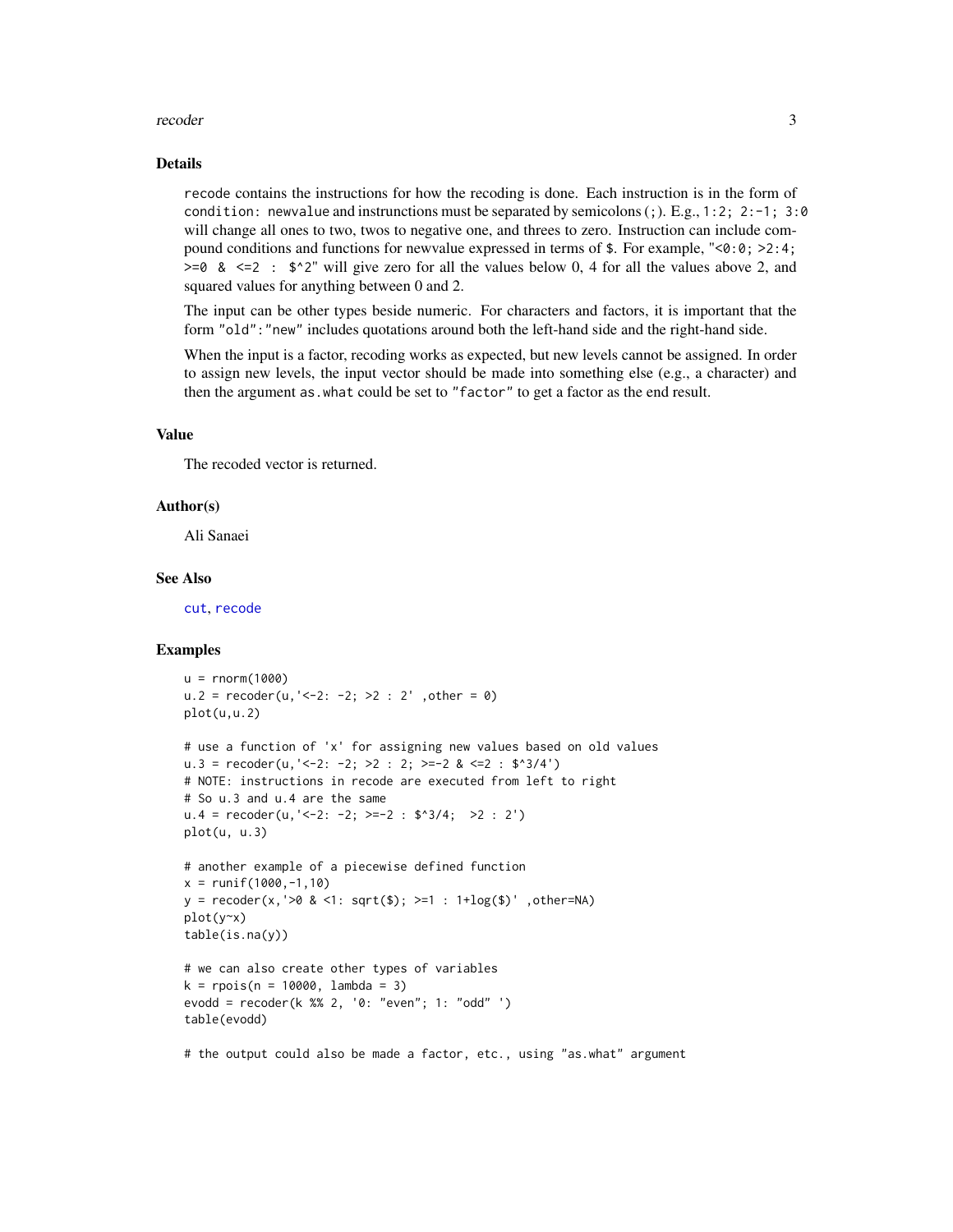#### 4 and 2 recoder that the set of the set of the set of the set of the set of the set of the set of the set of the set of the set of the set of the set of the set of the set of the set of the set of the set of the set of the

```
evodd.factor = recoder(k %% 2, '0: "even"; 1: "odd" ', as.what='factor')
# characters are recoded similarly
str = c('a','b','x','z',NA)
str2 = recoder(str, '"x":"c"; "z":"d" ')
str3 = recoder(str, '"a":1; "b":2; "x":3; "z":4 ')
print(str3) #note that this is still not numeric
num3 = recoder(str, '"a":1; "b":2; "x":3; "z":4 ', as.what='numeric')
print(num3)
# when input is a factor, the levels are fixed
f1 = factor( c('a','b','x','z',NA) )
f2 = recoder(f1, '''x": "a"; 'z": "b" ')## Not run:
f3 = recoder(f1, '''x": "c"; "z": "d" ') # "c" and "d" are not recognized## End(Not run)
f3 = recoder( as. character(f1), '''x": "c"; 'z": "d" ', as. what = 'factor")
```